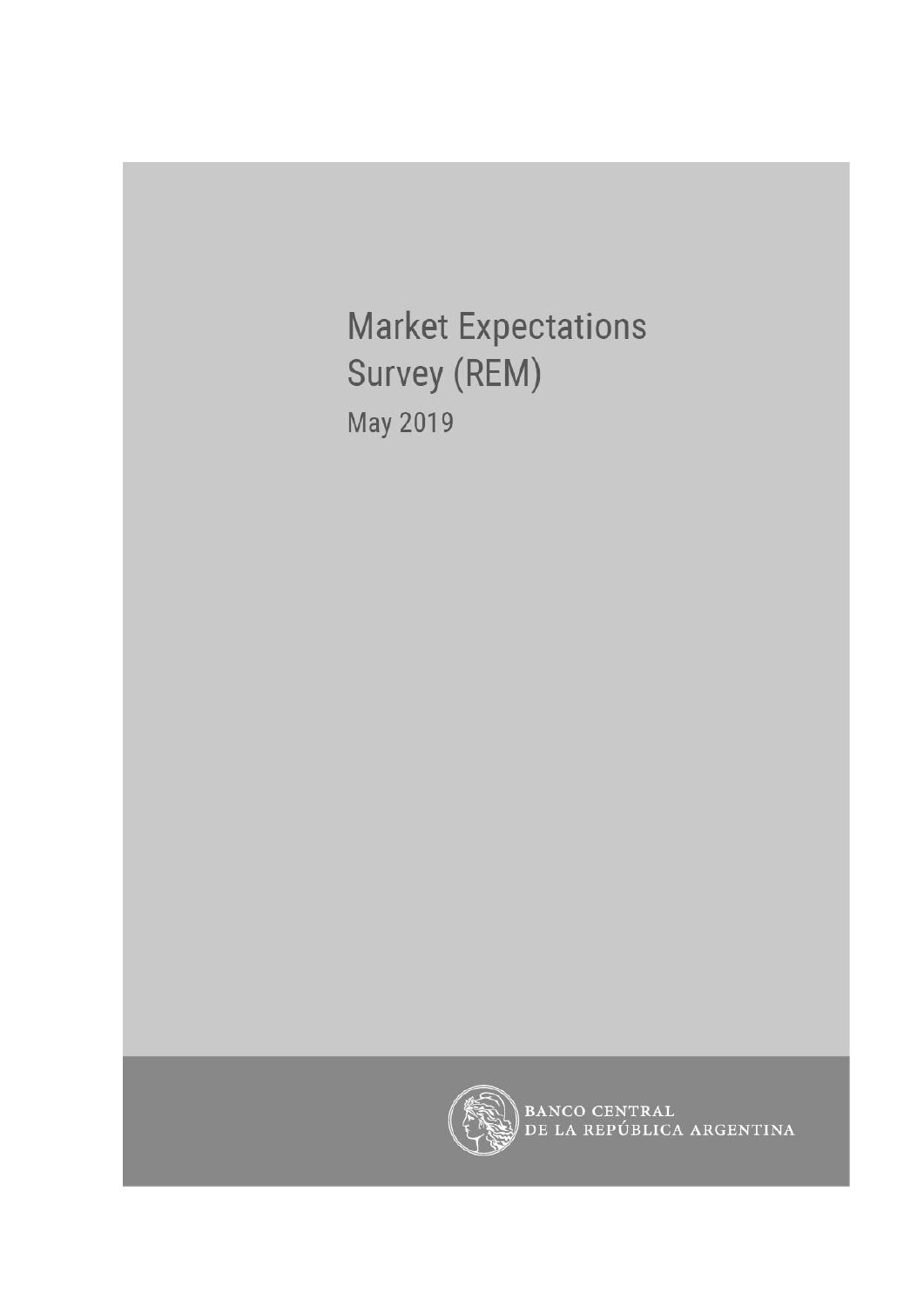The Market Expectations Survey (REM) consists of a systematic follow-up of the main short and medium term macroeconomic forecasts usually made by domestic and foreign expert analysts on the evolution of selected variables of the Argentine economy compiled by the Central Bank of Argentina (BCRA).

The survey includes the expectations about retail prices, interest rate, nominal exchange rate, economic activity and the primary result of the domestic non-financial public sector.

This report, published on June 4, 2019, discloses the results of the survey made from May 29 to 31. It encompasses the forecasts made by 48 participants (3 less than on the previous occasion), including 30 consulting firms and domestic research centers, 14 financial institutions from Argentina and 4 foreign analysts. 1

<sup>&</sup>lt;sup>1</sup> The monthly results and the list of analysts authorized to participate in the survey are published in the [Internet Site of the BCRA.](http://www.bcra.gob.ar/PublicacionesEstadisticas/Relevamiento_Expectativas_de_Mercado.asp) For enquiries, please write to [rem@bcra.gob.ar.](mailto:rem@bcra.gob.ar)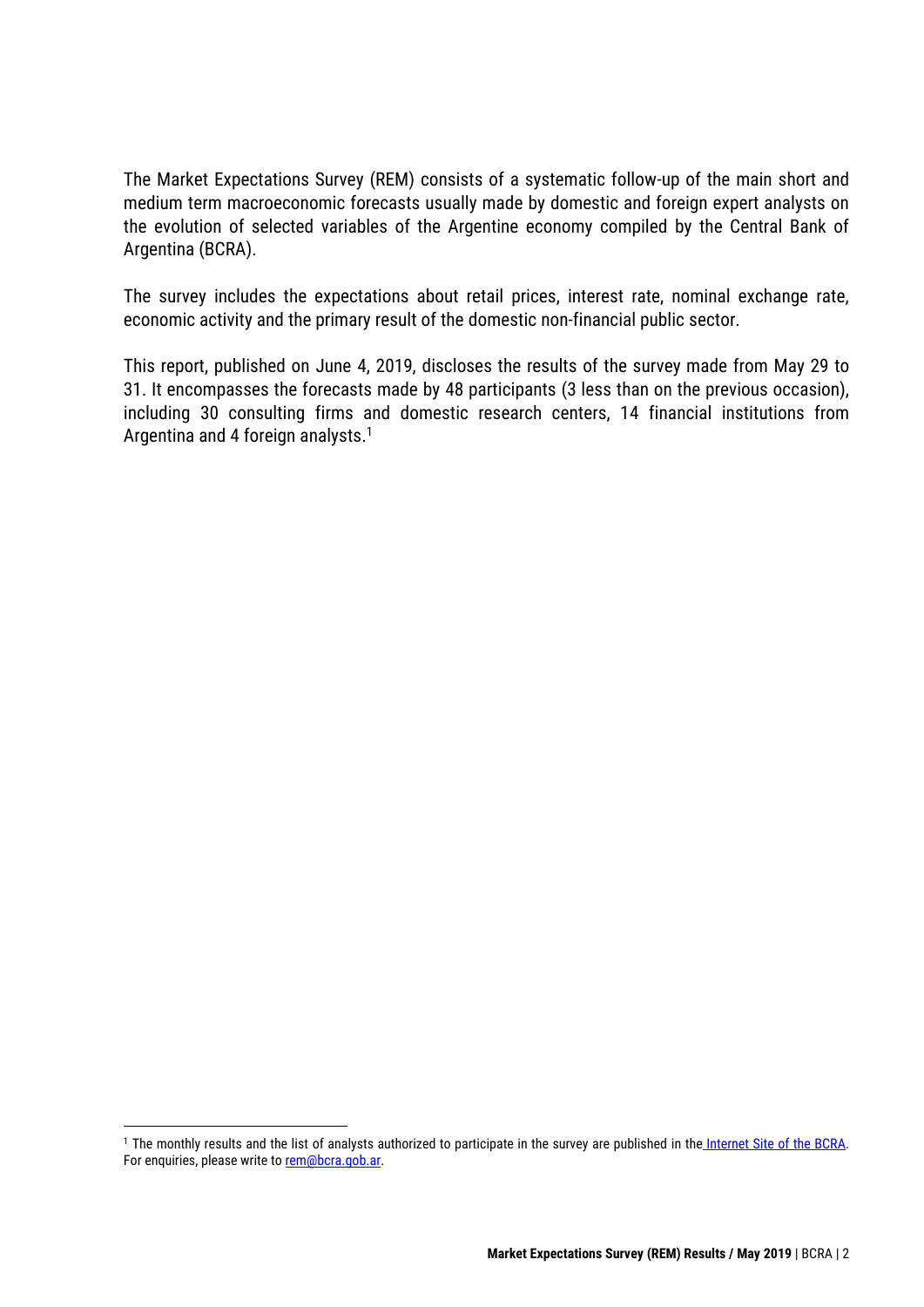# Market Expectations Survey (REM) Results

May 2019

In May, market analysts reviewed their inflation forecasts. As a result, the median for the next 12 months stood at 31.0% year-on-year (y.o.y., -0.4 percentage points  $-p.p.-$  against the previous survey) while the median for the next 24 months stood at 22.6% y.o.y. (-0.4 p.p.).

Specialists estimate that May inflation would have been 3.0% monthly (-0.2 p.p. against the previous survey), a change rate that is below the average rate recorded during the first four-month period of 2019 (3.7% monthly); consequently, inflation is expected to go down to 2.1% in November. REM's participants have corrected upwards their monthly forecasts for the July-September period with 0.1 p.p. corrections per month against the previous survey.

For 2019, REM's analysts anticipate that core and headline inflation will be 40.3% y.o.y. and 40.5% y.o.y. respectively (+0.3 p.p. and +0.4 p.p. if compared to the REM of April). In terms of inflation expectations, for 2020, analysts anticipate that headline inflation will stand at 26.1% y.o.y. (+0.9 p.p.) while core inflation will reach 24.8% y.o.y. (+0.5 p.p.). Moreover, the inflation forecasts prepared by REM's analysts for 2021 went up to 19.1% y.o.y. in the case of headline inflation and to 18.1% y.o.y. in the case of core inflation (+0.1 p.p. above the survey carried out in April, in both cases).

REM's analysts foresee a -1.5% fall of the real Gross Domestic Product (GDP) for 2019 (-0.2 p.p. against the -1.3% forecasted in April) and corrected downwards the growth estimated for 2020 to 2.0% (before, it was 2.2%). Nevertheless, they have kept the expansion expectations in 2.5% for 2021. Likewise, analysts reduced their GDP quarter-on-quarter change expectations (seasonallyadjusted) at constant prices for the first quarter of 2019 (from 0.4% seasonally-adjusted to -0.2% seasonally-adjusted) but then increased their expectations for the second and third quarters (from 0.8% and 0.3% seasonally-adjusted to 1.0% and 0.4% seasonally-adjusted, respectively).

In terms of the monetary policy interest rate, REM's analysts have corrected upwards their forecasts and, for June, they estimate an average rate of 69.0% for LELIQs in pesos (+1.7 p.p. against the REM of April) and a declining path to reach 55% in December 2019 (+5 p.p. against the previous survey).

As regards the nominal exchange rate forecast, analysts anticipate an average value of \$45.8/ US\$1 in June (+\$0.2 per dollar against the previous REM), with a growing trend to \$51.0/US\$1 in December (-\$0.2 per dollar against the previous survey).

Finally, participants forecasted a primary fiscal deficit of \$100 billion for 2019 (up \$4.4 billion of deficit against the latest REM) and a surplus of \$123 billion for 2020 (-\$18 billion against the previous survey).